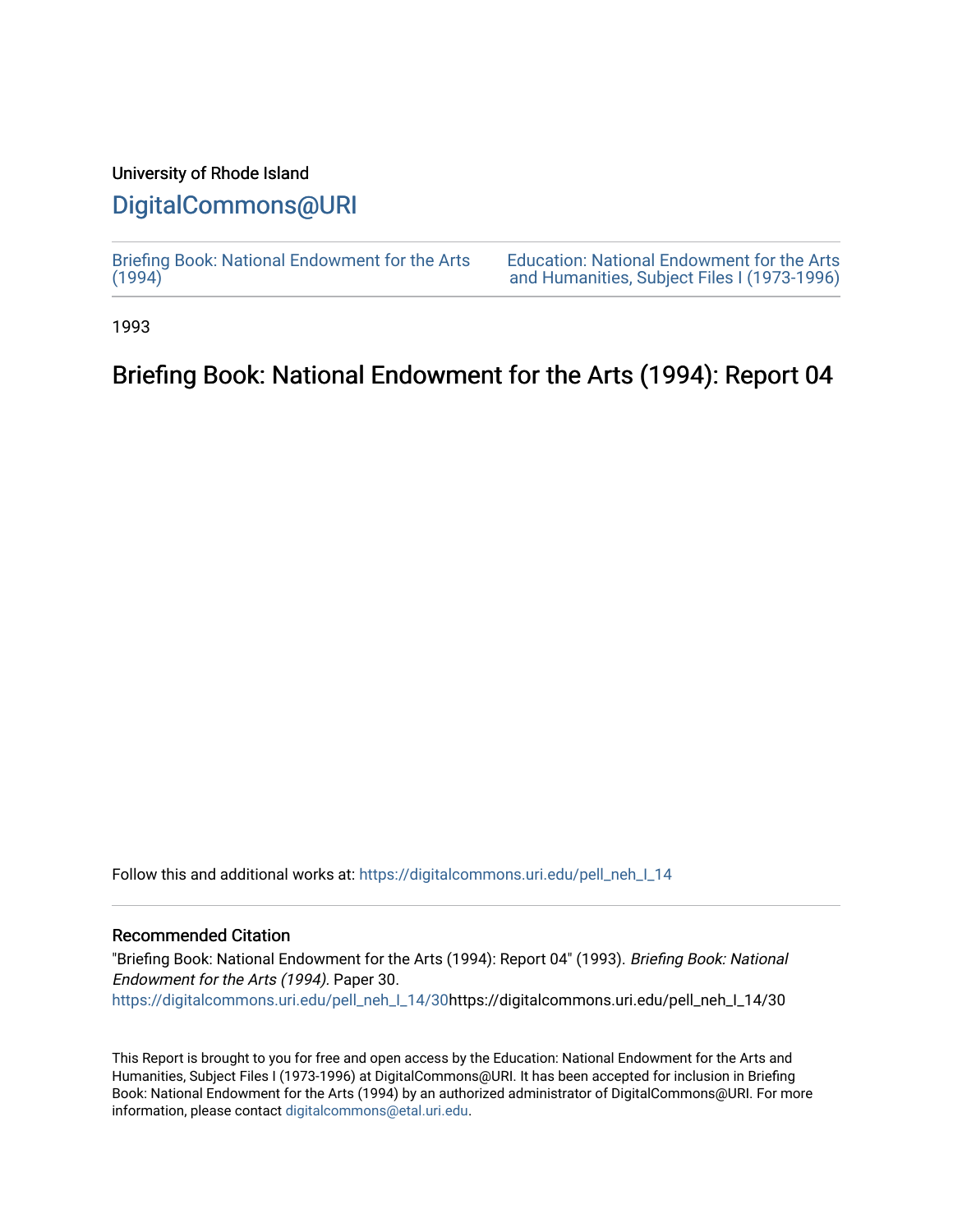#### ARTS, HUMANITIES, AND MUSEUMS AMENDMENTS OF 1993

### Mr. Kennedy, from the Committee on Labor and Human Resources, submitted the following

#### REPORT

(to accompany S. 1218)

The Committee on Labor and Human Resources, to which was referred the bill (S. 1218) to amend the National Foundation on the Arts and Humanities Act of 1965 to extend the authorization of appropriations for fiscal years 1994 and 1995, having considered same, reports favorably thereon with an amendment and recommends that the bill, as amended, do pass.

#### FINDINGS

The Committee finds that the agencies authorized under the National Foundation on the Arts and Humanities Act have contributed in a significant way to the cultural well-being of our nation. As a direct result of the programs of the National Endowment for the Arts, National Endowment for the Humanities and the Institute of Museum Services, the quality of life has been improved for all Americans.

The number of arts organizations has increased; the quality of their offerings has improved; and the audience for artistic and cultural presentations has also dramatically expanded. By any cultural presentations has also dramatically expanded. reasonable standard, these agencies have made a positive difference in the lives of millions of Americans.

As a result of the 1990 legislation reauthorizing the Endowments, new guidelines were adopted to ensure that the most careful scrutiny is applied to the grant-making process. The 1990 Act has been effective in addressing the concerns raised during that reauthorization process. The Endowment is specifically precluded from funding work that is found to be obscene, and provisions are included in the statute for repayment of grant funds that are found to have been misused for these purposes.

Additional new initiatives also adopted at that time to ensure that the arts reach beyond convenient or conventional audiences have had a measurable impact. Access to and participation in the arts in traditionally underserved areas has improved.

The Committee finds that there is inadequate information regarding the impact of the increase in the direct grant program to the states, adopted in the 1990 reauthorization. Therefore,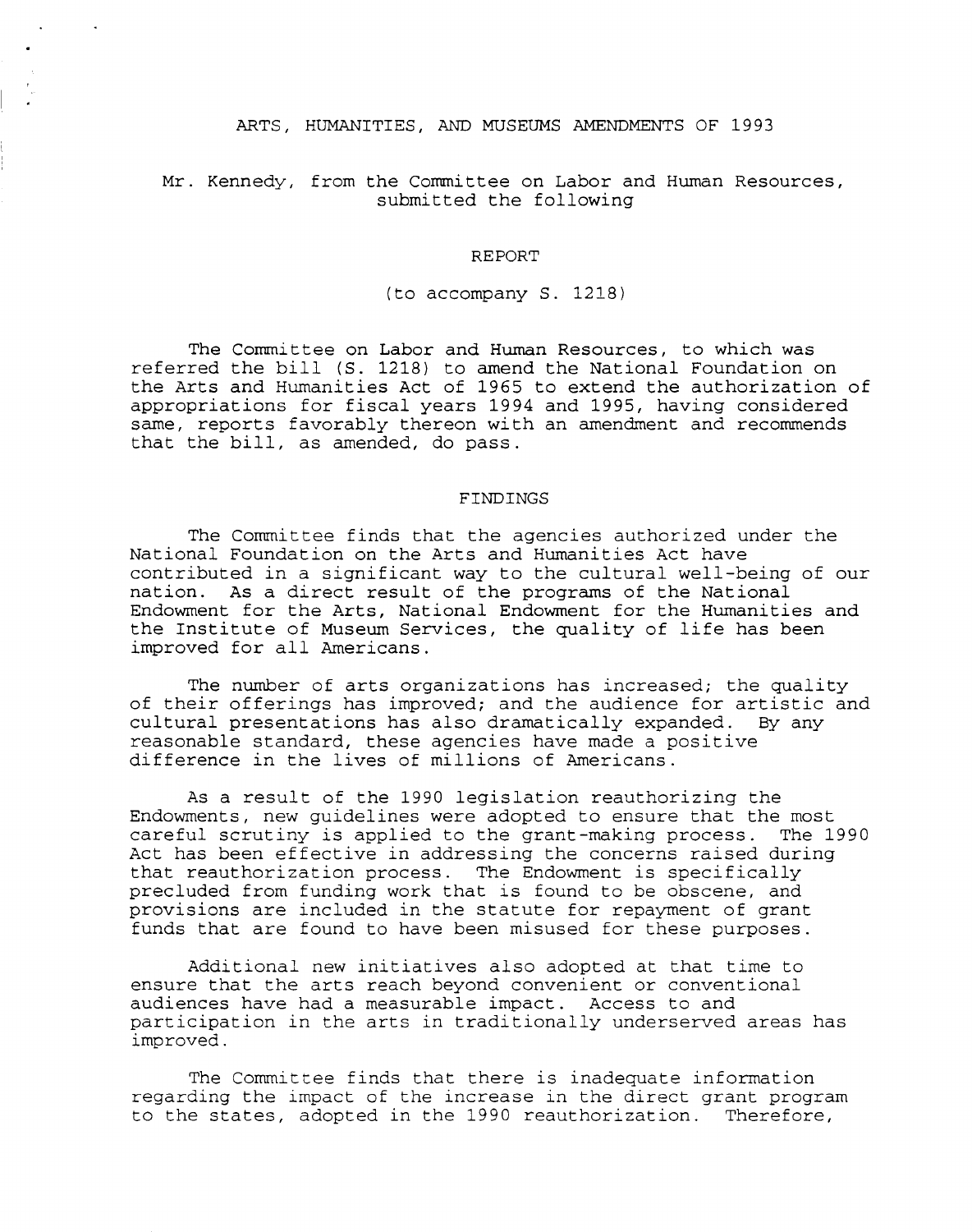this legislation restricts prospective increases in the direct grant to a state if that state precipitously reduces its own funding for the arts, beyond proportionate cuts in other nonmandated programs. The legislation requires the Arts Endowment to conduct a study on state compliance with this provision and invites Endowment recommendations regarding the direct grants-inaid program for the states.

This provision applying limitations on funding to the states is the only change in the existing statute suggested in this legislation. It was included in a Committee substitute amendment offered by the Chairman, Senator Kennedy, and adopted by voice vote.

It is the consensus of the Committee that any substantive change in the statute should be deferred until the Committee has had the opportunity to consult with the new Chairmen of the Arts Endowment and Humanities Endowment and the Director of the Institute of Museum Services. The Committee looks forward to working with the new leadership at these agencies and expects that oversight of the agencies will be conducted in a timely and thorough manner.

The Committee believes that current authorization should be extended for a period of two years to permit this oversight process to take place.

It was correctly pointed out during the fiscal appropriations debate on these agencies that<br>problems identified with these agencies, and<br>particular, occurred before enactment of the<br>of the National Foundation on the Arts and B appropriate the deaded of these agencies and particular, occurred before enactment of the 1990 Reauthorizaton of the National Foundation on the Arts and Humanities. nearly  $\lambda$ ll of the the Arts Endowment in

The Committee acknowledges the tremendous success that these agencies have achieved and  $\lambda$ ooks forward to wo $\lambda$ king with the Administration to establish a course for their continued Administration to escabiish a coarse for their dontinaed (<br>leadership role in our national cultural life in the years ahead.

#### PURPOSE

It is the purpose of S. 1218 to modify the existing National Foundation on the Arts and Humanities Act to provide for an extension of authorizations for the National Endowment for the Arts (NEA) , the National Endowment for the Hwnanities (NEH) ang. the Institute of Museum Services (IMS) for two fiscal years though fiscal year 1995. In addition, these amendments provide the stipulation that the National Endowment for the Arts will not increase its direct grant to any State which has decreased its own funding for the arts if the State's current year funding for the arts is less than the average annual amount the state spent on the arts during the three most recent years. A State's basic grant would only be capped in cases where cuts in a State's arts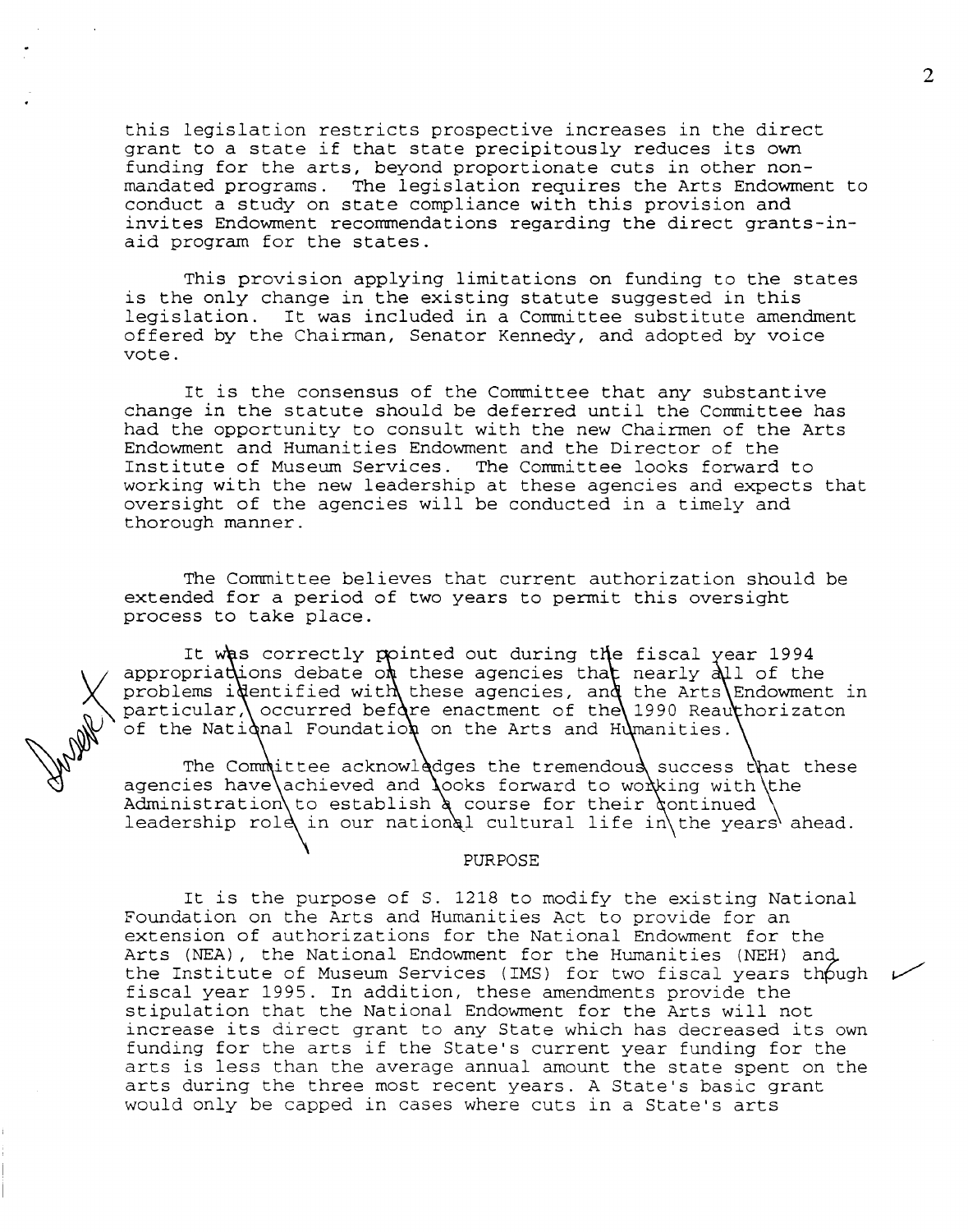programs are disproportionate to cuts made in other non-mandatory programs.

### LEGISLATIVE HISTORY

The National Foundation on the Arts and Humanities was established by Public Law 89-209 in 1965. The original Act was preceded by the National Arts and Cultural Development Act of 1964 (Public Law 88-579), which established a National Council on the Arts. The National Council on the Arts was transferred to the National Endowment for the Arts when the National Foundation on the Arts and Humanities Act became law in 1965. The National Foundation on the Arts and Humanities is currently composed of the National Endowment for the Arts (and its National Council on the Arts), the National Endowment for the Humanities (and its National Council on the Humanities), the Federal Council on the Arts and Humanities and the Institute of Museum Services (and its National Museum Services Board) .

The National Foundation on the Arts and Humanities Act was susequently amended in 1967 by Public Law 90-83; in 1968 by Public Law 90-348; in 1970 by Public Law 91-346; in 1973 by Public Law 93-133; in 1976 by Public Law 94-462 and Public Law 94-555; in 1980 by Public Law 96-496; in 1984 by Public Law 98-306; in 1985 by Public Law 99-194; in 1986 by Public Law 99-362; in 1989 by Public Law 101-121 and in 1990 by Public Law 101-512. The major reauthorizations occured in 1968, 1970, 1973, 1976, 1980, 1985 and 1990.

The Museum Services Act was first enacted as Title II of the Arts, Humanities and Cultural Affairs Act of 1976 (Public Law 94- 462). The Act was subsequently amended in 1980 by Public Law 96- 496; in 1984 by Public Law 98-306: in 1985 by Public Law 99-194 and in 1990 by Public Law 101-512.

The Arts and Artifacts Indemnity Act, "an Act to provide indemnity for exhibitions of artistic and humanistic endeavors," was enacted in 1975 by Public Law 94-158 and later amended by Public Law 99-194. The Federal Council on the Arts and Humanities was given authority to make agreements against loss or damage to art objects and artifacts.

## COMMITTEE ACTION

On May 5, 1993, the Administration transmitted to Congress proposed legislation to extend the authorization of appropriations for the National Endowment for the Arts, the National Endowment for the Humanities and the Institute for Museum Services for a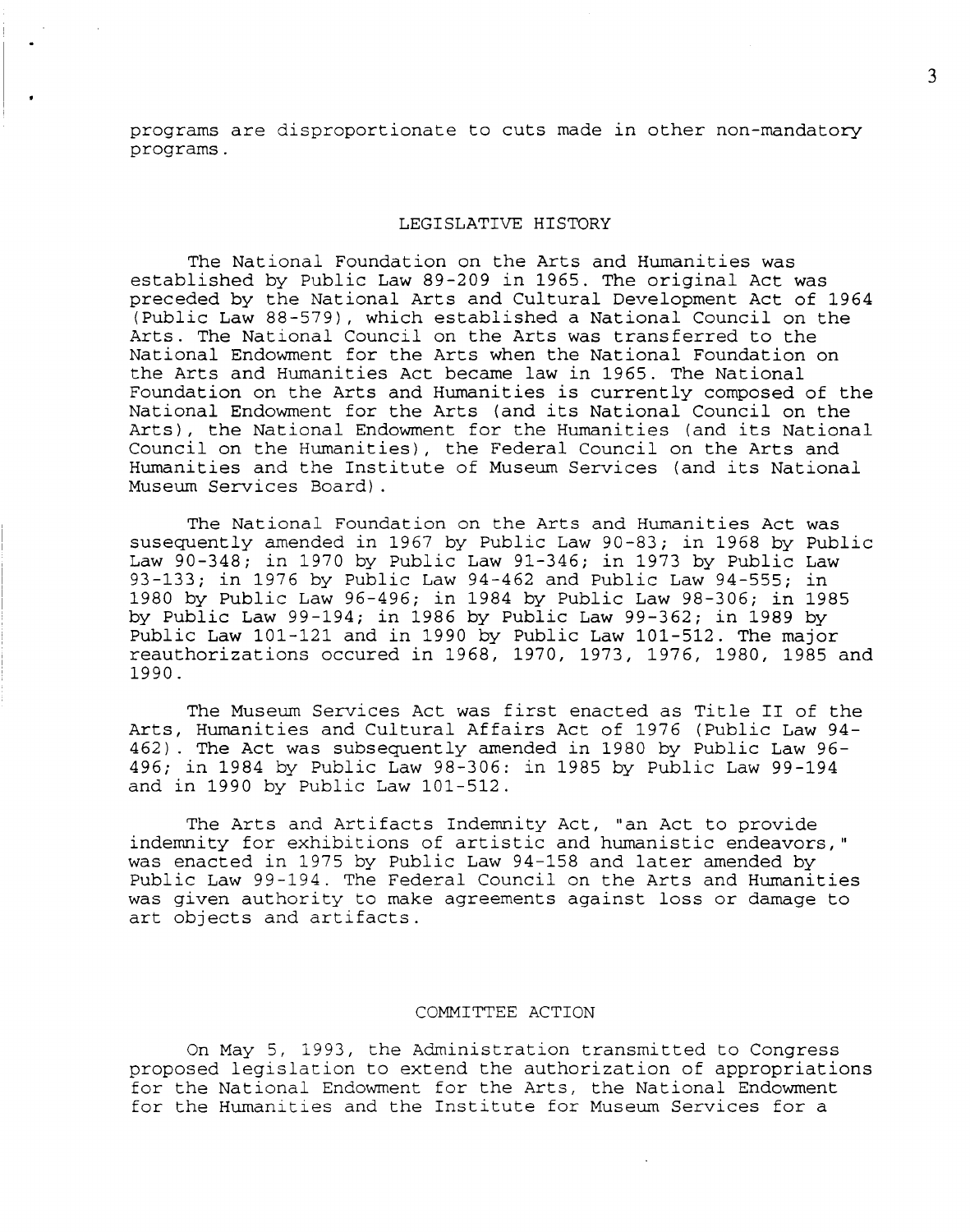period of two years through September 30, 1995. The authority for these agencies expired on September 30, 1993.

On June 14, 1993, Senator Pell (on behalf of himself and Senator Jeffords) introduced S. 1218, the Arts, Humanities, and Museums Amendments of 1993, a bill to reauthorize the National Foundation on the Arts and Humanities Act of 1965 and the Museum Services Act.  $\sim$  40xv

Because this legislation provided for a simple straight extension for a two)period of existing authority, there were no hearings held by the Subcommittee on Education, Arts and Humanities.

The bill, S. 1218, was referred to the Committee on Labor and<br>Resources which met on November 3, 1993.to consider it. An Human Resources which met on November 3, 1993, to consider it. amendment in the nature of a Committee substitute amendment was offered by the Chairman, Senator Kennedy. This amendment, which retained language providing for a two year extension, was expanded to include language that addresses funding of state arts councils. This language stipulates that the National Endowment for the Arts will not increase its direct grant to any state which has decreased its own funding for the arts if the State's current year funding for the arts is less than the average annual amount the State spent on the arts during the three most recent years. The amendment also provides that a State's basic grant would be capped only in cases where cuts in a State's arts programs were disproportionate to cuts made in other non-mandatory programs.

The Committee accepted the amendment in the nature of a substitute by a voice vote. The Committee then proceeded to report the bill to the Senate by a voice vote.

Section-By-Section Analysis

ARTS AND HUMANITIES MUSEUMS AMENDMENTS OF 1993

A BILL To authorize appropriations for fiscal years 1994 and 1995 to carry out the National Foundation ont he Arts and Humanities Act of 1965, and the Museum Services Act, and for other purposes.

#### **Section 1**

Section 1 of the bill recites the short title of the Act.

#### **Section 2**

Section 2(a) stipulates that the NEA may not increase its direct grant to any state which has decreased its own funding for the arts below its average funding level over the period of the previous three years. A state's basic grant would only be capped if the cuts in the state's arts programs are reduced at a rate that is disproportionate to other non-mandatory programs.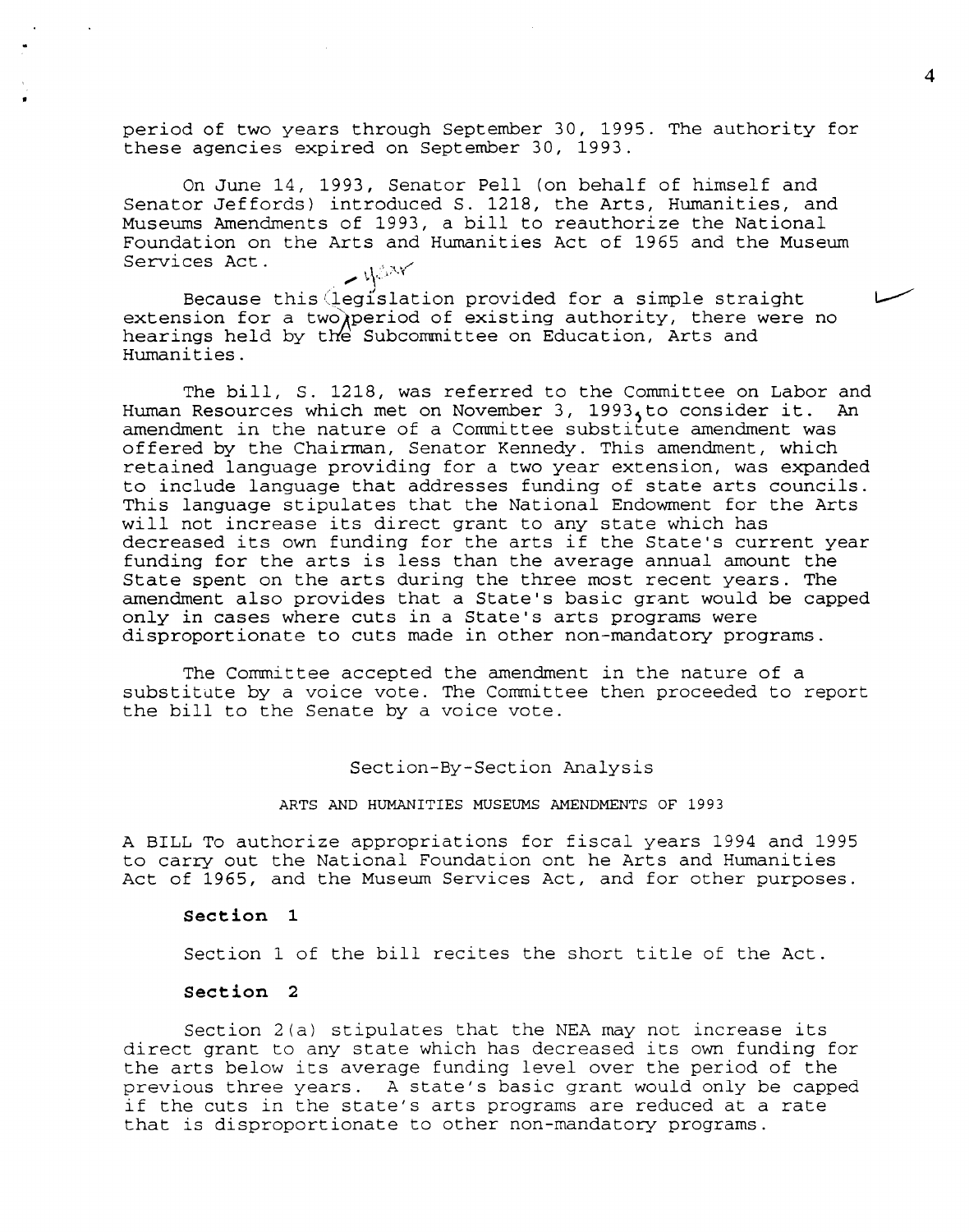Section 2(b)(1) authorizes funds for the National Endowment<br>he Arts for fiscal year 1994 and 1995. It provides for the Arts for fiscal year 1994 and 1995. \$119,985,000 for fiscal year 1994 and such sums as may be necessary for 1995. It provides that 27.5% of the definite program funds be allocated for the states grants-in-aid program, and that 7.5% of the definite program funds be allocated for the public access in rural and inner city areas programs.

•

Section 2(b) (2) authorizes funds for the National Endowment for the Humanities. It provides \$130,573,000 for fiscal year 1994 and such sums as may be necessary for fiscal year 1995.

Section  $2(c)$  (1) extends the authorizaton and establishes appropriations levels for Arts Endowment and Humanities Endowment Treasury funds for fiscal year 1994 and 1995. It provides \$16,955,000 for fiscal year 1994 and such sums as may be necessary for fiscal year 1995 for the NEA. It also provides \$11,963,000 for fiscal year 1994 and such sums as may be necessary for fiscal year 1995 for the Humanities Endowment' Treasury funds.

Section 2(c) (2) extends the authorization and establishes appropriations levels for the Arts Endowment and Humanities Endowment Challenge Grant Program. For the Arts Endowment, it provides \$13,187,000 for fiscal year 1993 and such sums as may be necessary for fiscal year 1994. For the Humanities Endowment, it provides \$14,228 for fiscal year 1994 and such sums as may be necessary for fiscal year 1995.

Section 2(c) (3) corrects a technical error in section 103(i) (2) (B) of P.L. 101-512, providing appropriations for the Department of Interior and related agencies.

Section 2{d) extends sthe authorization and establishes appropriations levels for the Arts Endowment and Humanities Endowment Administration funds. For the Arts Endowment, \$24,466,000 are provided for fiscal year 1994 and such sums as may be necessary for fiscal year 1995. For the Humanities Endowment, \$20,727,000 is provided for fiscal year 1994 and such sums as may be necessary for fiscal year 1995.

Section 2(e) establishes the limitations on total appropriations on the Arts and Humanities Endowments. For the Arts Endowment the limitation of total apprpriations for fiscal year 1994 is \$174,593,000. For the Humanities Endowment the limitation of total appropriations for fiscal year 1994 is \$177,491,000.

Section 2(f) requires that the Chairperson of the National Endowment for the Art conduct an investigation of compliance with section 5(g) (4) (C) (i) of the National Foundation and Humanities Act by the states and submit to the Congress a report containing the findings of such investigation and any relevant information and recommendations that are deemed appropriate.